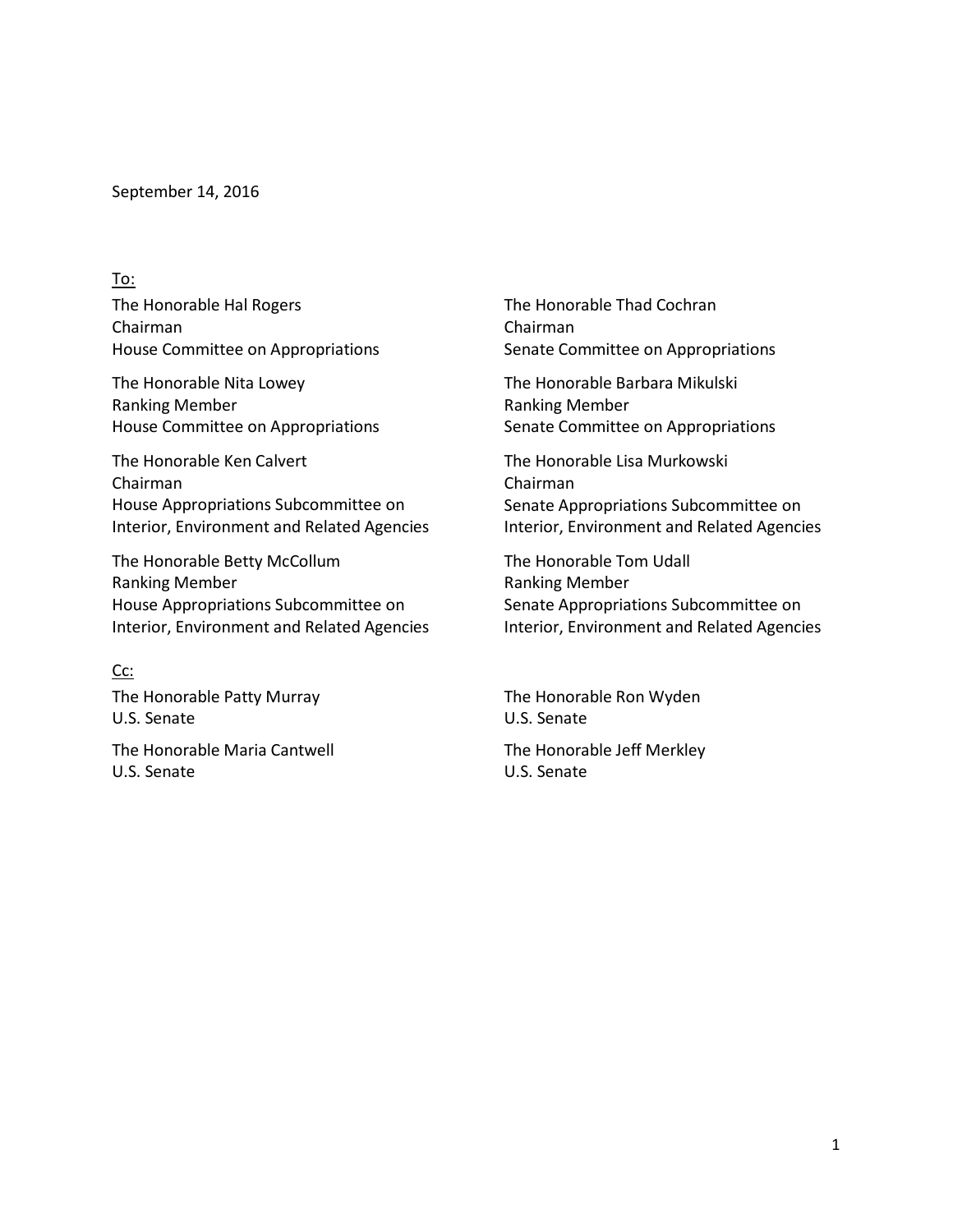Dear Chairmen Rogers, Calvert, Cochran and Murkowski and Ranking Members Lowey, McCollum, Mikulski, and Udall:

As authors of peer-reviewed science literature<sup>[1,](#page-1-0)[2,](#page-1-1)[3,](#page-1-2)[4,](#page-1-3)[5](#page-1-4)</sup> on the atmospheric carbon impacts of combusting forest biomass for energy, we write to provide science context to assist you in your efforts to clarify federal policy on biomass energy.

We have reviewed legislative language included in the FY2017 Interior Appropriations bill reported out of the Senate Appropriations Committee relying on the use of USDA Forest Inventory & Analysis (FIA) data as a basis for determining the impact of biomass carbon emissions from a terrestrial carbon stocks perspective. FIA data are an essential element of the bill's language because these data provide the most credible option for assessing the impacts of harvesting, wildfires and other disturbances at the spatial and temporal scales needed to truly understand net emissions of forest carbon. Furthermore, FIA data are the only widely available source of data on forest carbon grounded in actual measurements of forest conditions.

The analysis of FIA data to determine the impact of biomass energy on forest carbon pools is a scientifically valid practice that undergoes continuing scrutiny and improvement. Both the Environmental Protection Agency (EPA) and the U.S. Department of Agriculture (USDA) routinely use FIA data to calculate net emissions of forest carbon. These calculations show that since well before 1990, U.S. forests have been removing more carbon from the atmosphere than is being lost from forests by harvesting and other disturbances. In fact, these net removals of atmospheric carbon by U.S. forests currently offset about 9% of total U.S. greenhouse gas emissions (11% of total CO<sub>2</sub> emissions).<sup>[6](#page-1-5)</sup>

We understand there are concerns that the carbon accounting approach in the FY2017 Interior Appropriations bill could increase demand for biomass in a way that causes deforestation in the United States. A large body of research, however, stretching over many years and involving a range of academic and government experts, indicates that this concern is unwarranted. The research on land use and markets has demonstrated that strong markets for wood encourage U.S. forest owners to invest in forests and keep their land in forests<sup>[7](#page-1-6)</sup>. This research has also made clear that real threats of

<span id="page-1-6"></span> $<sup>7</sup>$  Among many studies, see, for instance,</sup>

<span id="page-1-0"></span> <sup>1</sup> Miner, Reid, Robert Abt, Jim Bowyer, Marilyn Buford, Robert Malmsheimer, Jay O'Laughlin, Elaine Oneil, Roger Sedjo, and Kenneth Skog, 2014, Forest Carbon Accounting Considerations in U.S. Bioenergy Policy, Journal of Forestry, 112(6):591-606.

<span id="page-1-1"></span><sup>&</sup>lt;sup>2</sup> Stewart WC, Nakamura G. 2012. Documenting the full climate benefits of harvested wood products in Northern California: Linking harvests to the U.S. Greenhouse Gas Inventory. Forest Products Journal 62: 340-353.

<span id="page-1-2"></span><sup>3</sup> Malmsheimer, Robert W., James L. Bowyer, Jeremy S. Fried, Edmund Gee, Robert L. Izlar, Reid A. Miner, Ian A. Munn, Elaine Oneil, and William C. Stewart, 2011, Managing Forests because Carbon Matters: Integrating Energy, Products, and Land Management Policy, Journal of Forestry (Supplement), Oct/Nov 2011, S7-S51.<br><sup>4</sup> Lippke, B. R., Gustafson, R. Venditti, T. Volk, Oneil, E. Elaine, L. Johnson, M. Puettmann, and P. Steele. 2011.

<span id="page-1-3"></span>Sustainable Biofuel Contributions to Carbon Mitigation and Energy Independence. Forests 2:861-874.

<span id="page-1-4"></span><sup>5</sup> Daigneault, A. B. Sohngen and R. Sedjo. 2012. Economic approach to assess the forest carbon implications of biomass energy. Environmental Science and Technology (46), 5664−5671.

<span id="page-1-5"></span><sup>6</sup> Based on data in "Inventory of U.S. Greenhouse Gas Emissions and Sinks: 1990-2014", Report EPA 430- R-16-002, April 2016, U.S. EPA, Washington DC. Calculations available on request.

<sup>•</sup> Hardie, I., P. Parks, P. Gottleib, and D. Wear. 2000. Responsiveness of rural and urban land uses to land rent determinants in the US South. *Land Econ*. 76:659–673.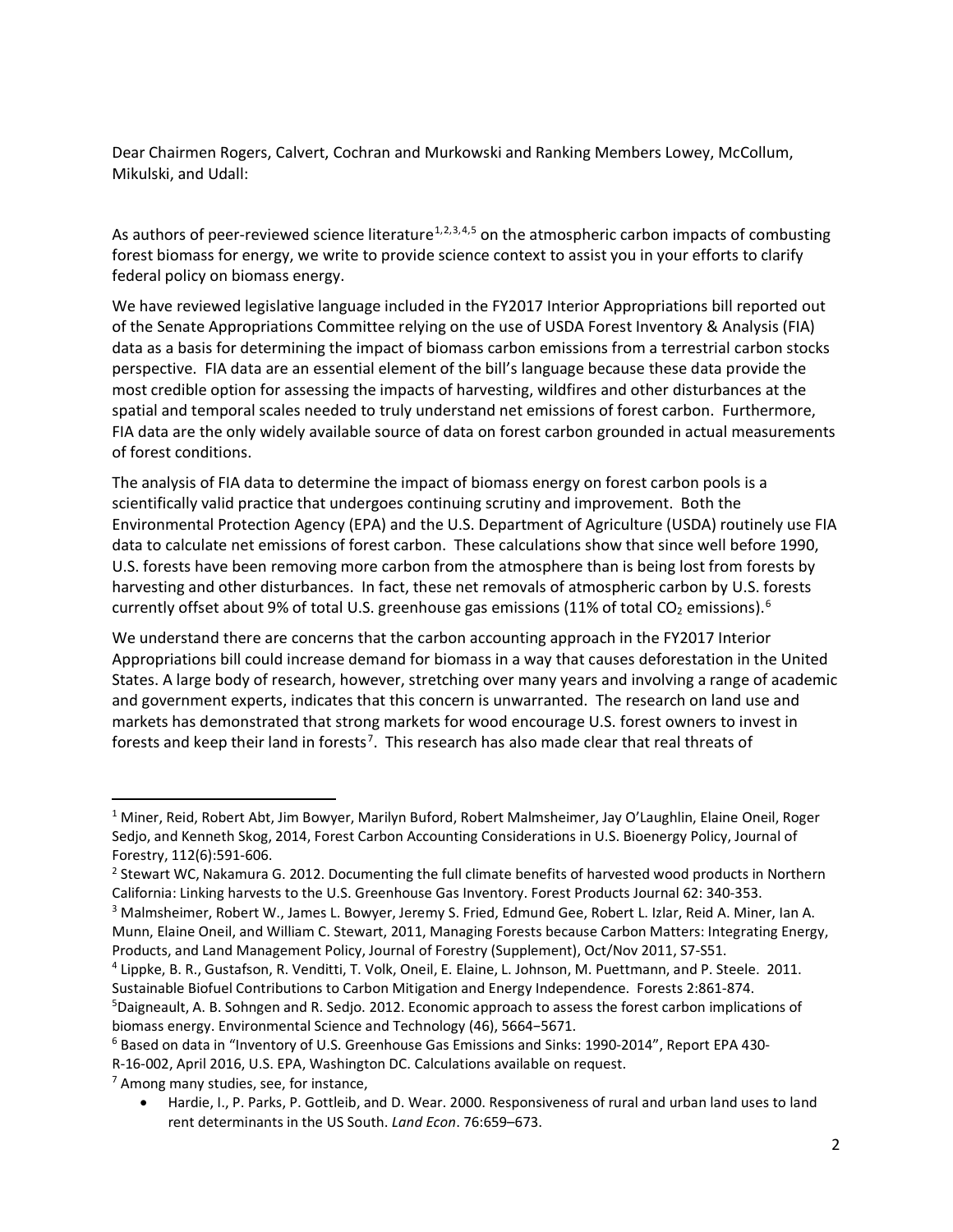deforestation in the U.S. stem from pressures to convert forests to more profitable non-forest uses, such as agriculture and development. Complex and costly forest carbon accounting requirements would tend to discourage forest owners from participating in bioenergy markets, reducing the profitability of owning forestland. The research on this topic, examples of which are identified above, indicates that this would increase the likelihood that forests will be converted to other uses, resulting in losses of forest and increased emissions of forest carbon to the atmosphere. The comparatively simple approach to addressing forest carbon emissions contained in the FY2017 Interior Appropriations bill reduces the likelihood of this unintended outcome.

Opposition to forest-derived bioenergy from wood, even wood harvested to reduce wildfire risks, as well as from harvesting and manufacturing residuals, is based in part on concerns that these sources of bioenergy may increase emissions of greenhouse gases in the near term compared to the use of fossil fuels. Although the research on this question has yielded variable results, especially regarding the timing of emissions impacts<sup>[8](#page-2-0)</sup>, one robust finding warrants highlighting. The Intergovernmental Panel on Climate Change (IPCC) and others have determined that the most robust finding regarding the effect of  $CO<sub>2</sub>$  emissions on global temperature is the effect on eventual peak global temperature. The modeling on this question has made it clear that expected peak global temperature is related to long-term cumulative emissions of  $CO<sub>2</sub>$  and is insensitive to near-term trends in  $CO<sub>2</sub>$  emissions as long as cumulative emissions are limited.<sup>[9](#page-2-1)</sup> This means that even where a forest bioenergy system is predicted to result in near-term increases in  $CO<sub>2</sub>$  emissions compared to fossil fuels, as long as it results in lower emissions in the long term, the effect on peak global temperature is beneficial. Put differently, policies that focus only on near-term emissions without considering longer term impacts may result in higher peak global temperatures.

Understanding the relationship between long-term cumulative  $CO<sub>2</sub>$  emissions and peak global temperatures is critical to correctly assessing forest bioenergy systems. The long-term emissions reductions associated with forest bioenergy are well established in science literature. Indeed, a central finding of the Fourth Assessment Report of the IPCC is that, "In the long term, a sustainable forest management strategy aimed at maintaining or increasing forest carbon stocks, while producing an annual sustained yield of timber, fiber or energy from the forest, will generate the largest sustained mitigation benefit."[10](#page-2-2)

- Lubowski, R.N., A.J. Plantinga, and R.N. Stavins. 2008. What drives land-use change in the United States? A national analysis of landowner decisions. *Land Econ.* 84:529 –550.
- USDA Forest Service. 2012. Future of America's forest and rangelands: Forest Service 2010 Resources Planning Act assessment. USDA For. Serv., Gen. Tech. Rep. WO-87, Washington, DC.

 $\overline{a}$ 

- Wear, D.N., and J.G. Greis. 2012. The Southern Forest Futures Project: Summary report. USDA For. Serv., Gen. Tech. Rep. SRS-GTR- 168, Southern Research Station, Asheville, NC.
- Abt, K., R. Abt and C. Galik. 2012. Effect of bioenergy demands and supply response on markets, carbon

<span id="page-2-1"></span><span id="page-2-0"></span>and land use. *Forest Science* 58 (5). 8 See, for instance, Lamars, P. and M. Junginger. 2013. The debt is in the detail: a synthesis of recent temporal forest carbon analyses on woody biomass for energy. *Biofuels, Bioproducts, and Biorefining* 7(4): 373-385 (2013). <sup>9</sup> Intergovernmental Panel on Climate Change (IPCC). 2013. *Climate change 2013: The physical science basis. Contribution of Working Group I to the Fifth Assessment Report of the Intergovernmental Panel on Climate Change*, Cambridge University Press, Cambridge, UK and New York.

<span id="page-2-2"></span><sup>10</sup> Intergovernmental Panel on Climate Change (IPCC). 2007. *Forestry. Chapter 9 in Climate change 2007: Mitigation. Contribution of Working Group III to the Fourth Assessment Report of the Intergovernmental Panel on Climate Change*, Cambridge University Press, Cambridge, UK and New York.